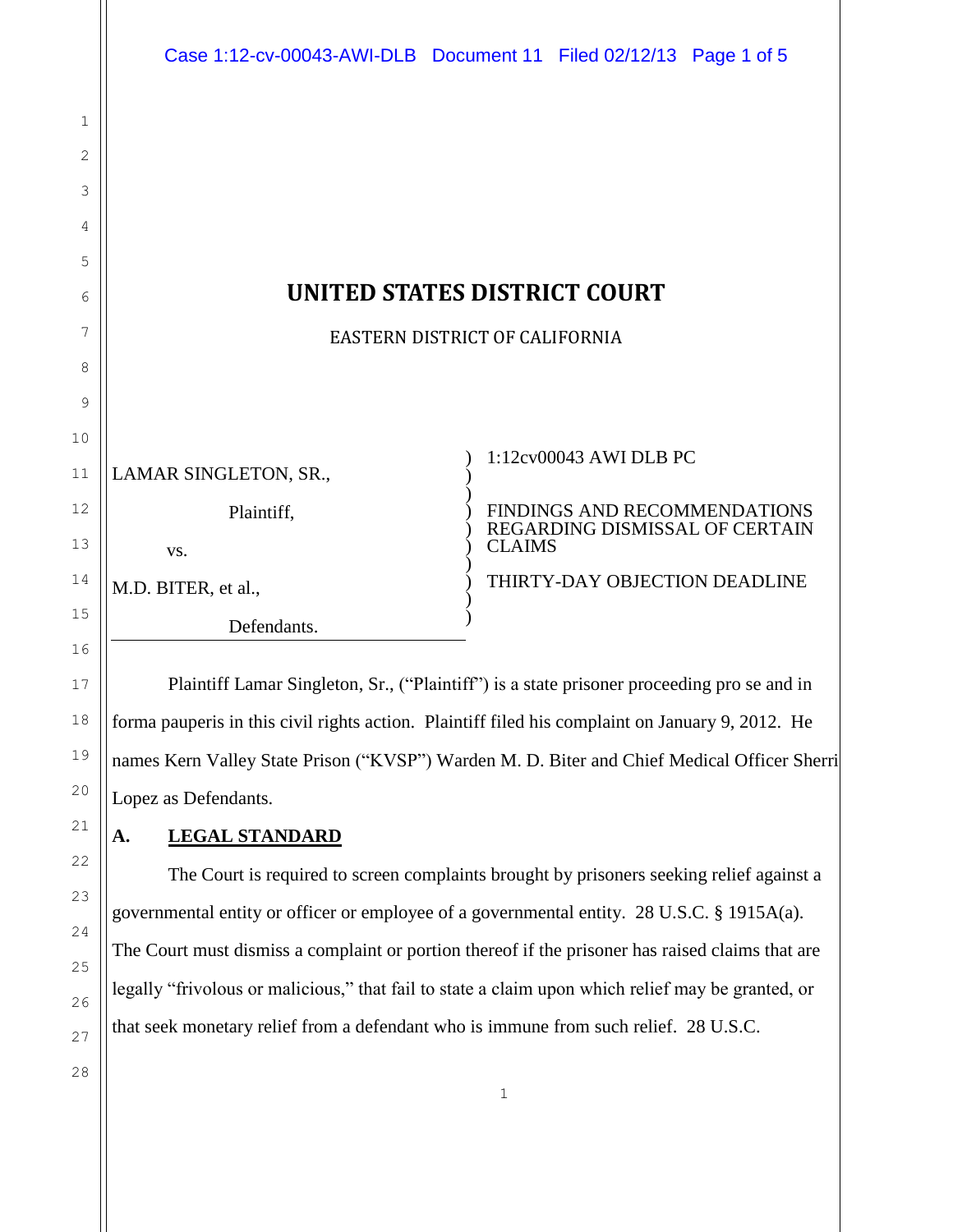$§$  1915A(b)(1),(2). "Notwithstanding any filing fee, or any portion thereof, that may have been paid, the court shall dismiss the case at any time if the court determines that . . . the action or appeal . . . fails to state a claim upon which relief may be granted." 28 U.S.C.  $§ 1915(e)(2)(B)(ii).$ 

A complaint must contain "a short and plain statement of the claim showing that the pleader is entitled to relief . . . ." Fed. R. Civ. P. 8(a)(2). Detailed factual allegations are not required, but "[t]hreadbare recitals of the elements of a cause of action, supported by mere conclusory statements, do not suffice." Ashcroft v. Iqbal, 129 S. Ct. 1937, 1949 (2009) (citing Bell Atl. Corp. v. Twombly, 550 U.S. 544, 555 (2007)). Plaintiff must set forth "sufficient factual matter, accepted as true, to 'state a claim that is plausible on its face.'" Id. (quoting Twombly, 550 U.S. at 555). While factual allegations are accepted as true, legal conclusions are not. Id.

1

2

3

4

5

6

7

8

9

10

### **B. SUMMARY OF PLAINTIFF'S ALLEGATIONS**

Plaintiff arrived at KVSP on September 1, 2010, as a chronic care patient suffering from diabetes, hepatitis C, high blood pressure, nerve damage and a history of infections.

Plaintiff contends that the arsenic levels in the water at KVSP are above federal standards, and that since 2008, KVSP has been in violation of the maximum arsenic contamination level. He alleges that Defendant Biter has a "history of non-compliance and delays even in the face of vigorous enforcement." Compl. 3. Plaintiff alleges that he has a right to access clean water and now suffers from tumors on each kidney, nervousness, nausea and stomach pain. Plaintiff further alleges that Defendant Biter has refused to implement a system to screen chronic care patients who are at high risk from contamination of arsenic-laced water.

Plaintiff underwent an MRI and ultrasound at Truxton Radiology that revealed tumors on both kidneys. The first biopsy was unsuccessful and he was told that the condition could be lifethreatening, and to return in fourteen days. During Plaintiff's next visit to Dr. Patel on D-Yard,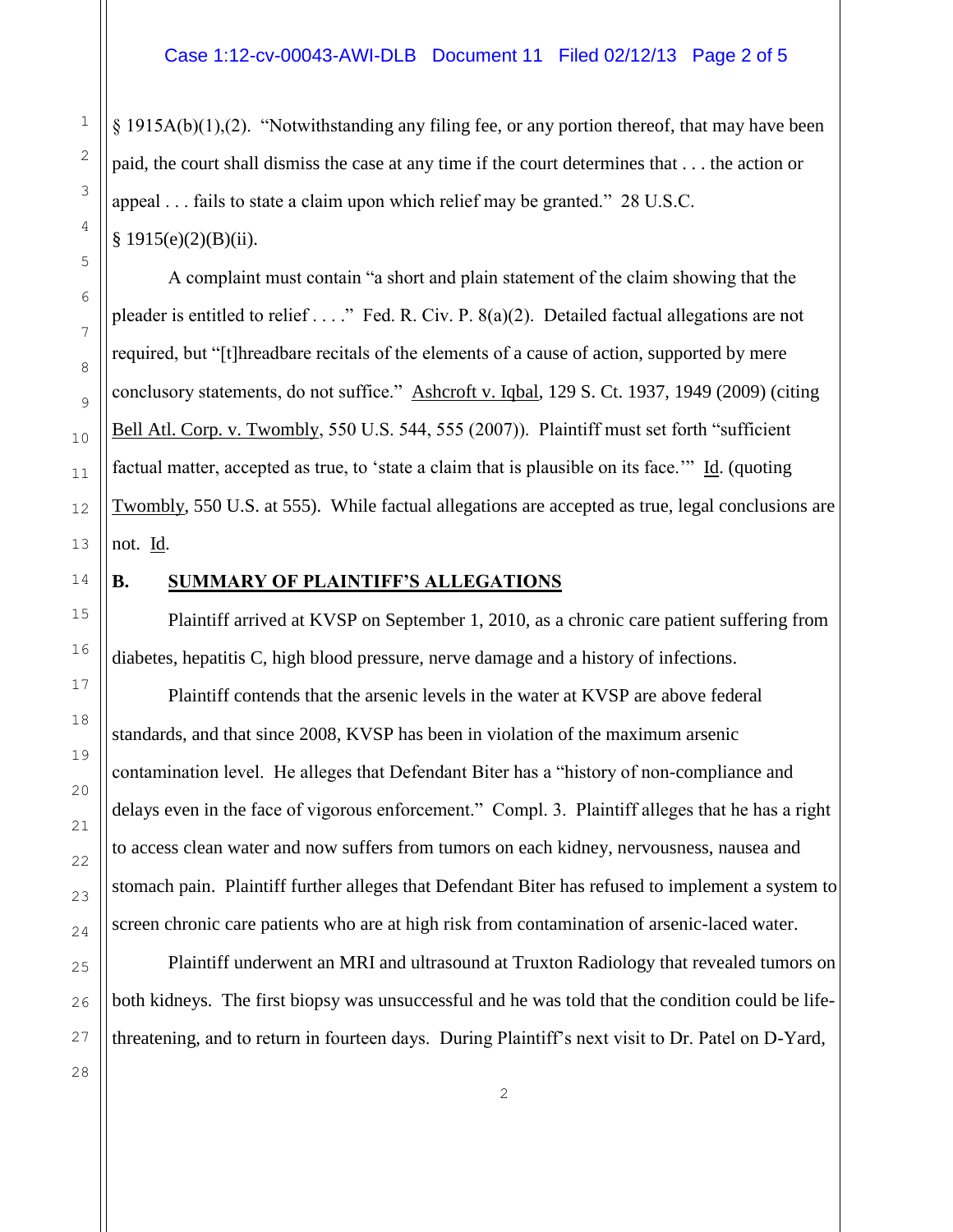#### Case 1:12-cv-00043-AWI-DLB Document 11 Filed 02/12/13 Page 3 of 5

he was told that the next few tests would be critical for diagnosis. Dr. Patel told Plaintiff that he was very concerned because of lab results. Over a month later, Plaintiff underwent another biopsy on the left side that revealed a benign tumor. Dr. Patel told Plaintiff that he would be ordering at least three additional tests, in addition to a biopsy on the right side. On his next visit to Dr. Patel, he was told that Defendant Lopez cancelled all further MRIs and biopsy procedures, and that the only option Plaintiff had was the removal of both kidneys. Dr. Patel told Plaintiff that he was very sorry but that it was out of his hands.

Finally, Plaintiff contends that Defendant Lopez is aware that the water at KVSP contains high levels of arsenic. Plaintiff has been a high risk chronic care inmate in CDCR for twelve years. He appealed to KVSP for transfer/medical appeal, but Defendant Lopez denied the request.

Plaintiff alleges claims under the Eighth and Fourteenth Amendment based on (1) Defendant Biter's failure to provide clean water; (2) Defendant Biter's failure to implement a system to ensure that chronic care patients are not exposed to water with high arsenic levels; (3) Defendant Lopez's decision to cancel further MRIs and biopsies; and (4) Defendant Lopez's refusal to transfer Plaintiff.

#### **C. ANALYSIS**

#### 1. *Eighth Amendment- Medical Claim*

To maintain an Eighth Amendment claim based on medical care in prison, a plaintiff must show deliberate indifference to his serious medical needs. Jett v. Penner, 439 F.3d 1091, 1096 (9th Cir. 2006) (citing Estelle v. Gamble, 429 U.S. 97, 106, 97 S.Ct. 295 (1976)) (quotation marks omitted). The two-part test for deliberate indifference requires the plaintiff to show (1) a serious medical need by demonstrating that failure to treat a prisoner's condition could result in further significant injury or the unnecessary and wanton infliction of pain, and (2) the

1

2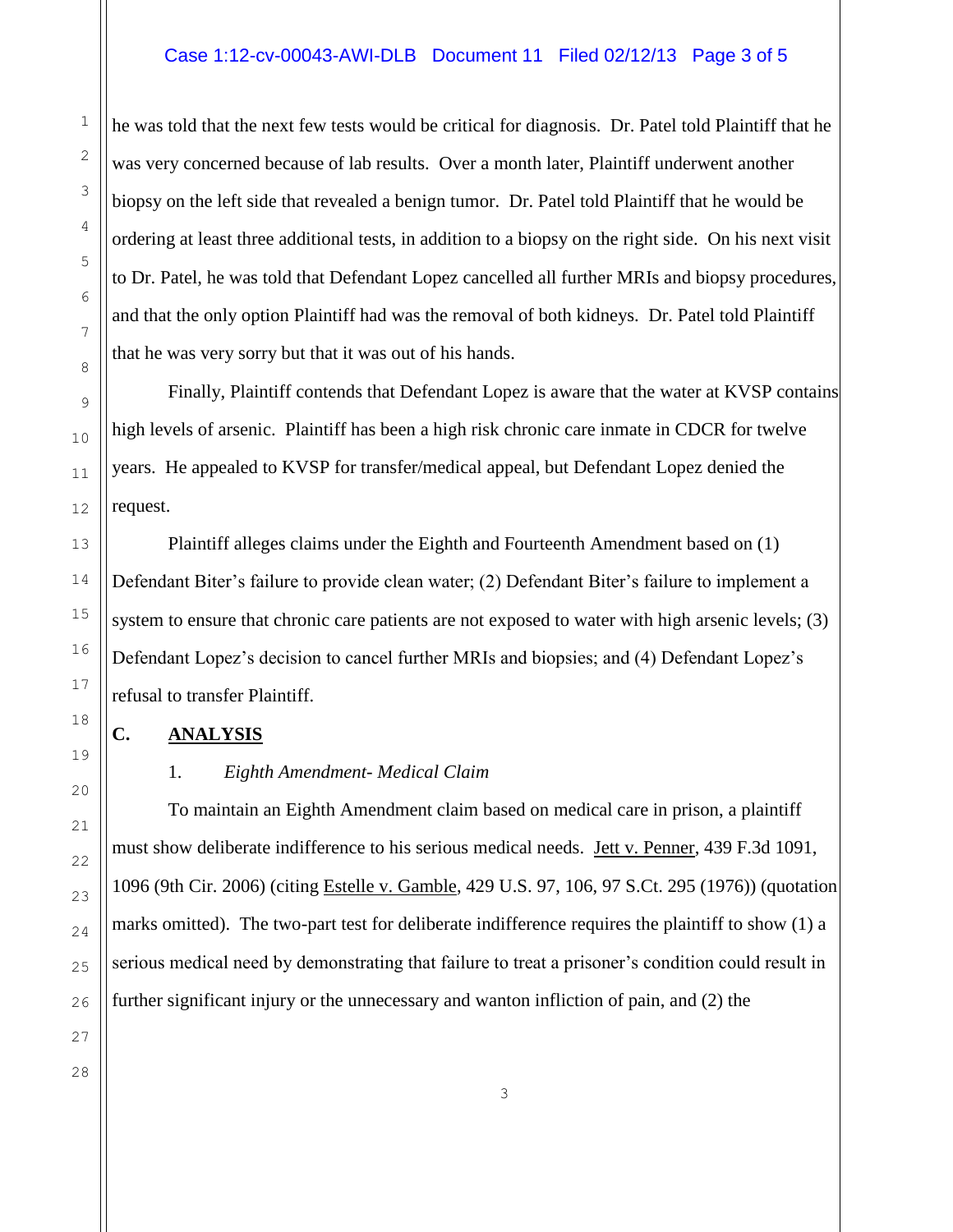defendant's response to the need was deliberately indifferent. Jett, 439 F.3d at 1096 (quotation marks and citation omitted).

Plaintiff's complaint states a claim for deliberate indifference to a serious medical need against Defendants Biter and Lopez. Plaintiff will be instructed on service in a separate order.

2. *Eighth Amendment- Conditions of Confinement*

The Eighth Amendment protects prisoners from inhumane methods of punishment and from inhumane conditions of confinement. Morgan v. Morgensen, 465 F.3d 1041, 1045 (9th Cir. 2006). Extreme deprivations are required to make out a conditions of confinement claim, and only those deprivations denying the minimal civilized measure of life's necessities are sufficiently grave to form the basis of an Eighth Amendment violation. Hudson v. McMillian, 503 U.S. 1, 9, 112 S.Ct. 995 (1992) (citations and quotations omitted). In order to state a claim for violation of the Eighth Amendment, the plaintiff must allege facts sufficient to support a claim that prison officials knew of and disregarded a substantial risk of serious harm to the plaintiff. E.g., Farmer v. Brennan, 511 U.S. 825, 847, 114 S.Ct. 1970 (1994); Thomas v. Ponder, 611 F.3d 1144, 1151-52 (9th Cir. 2010); Foster v. Runnels, 554 F.3d 807, 812-14 (9th Cir. 2009); Frost v. Agnos, 152 F.3d 1124, 1128 (9th Cir. 1998).

Plaintiff's complaint states a claim for inhumane conditions of confinement against Defendants Biter and Lopez. Plaintiff will be instructed on service in a separate order.

3. *Due Process*

Plaintiff's due process claim is not cognizable. Plaintiff was not deprived of a protected interest entitling him to procedural process, Wilkinson v. Austin, 545 U.S. 209, 221 (2005), and any substantive due process claim is barred because the Eighth Amendment provides protection against the condition at issue, County of Sacramento v. Lewis, 523 U.S. 833, 843 (1998). The deficiency is not curable through amendment and the claim should be dismissed. Lopez v. Smith, 203 F.3d 1122, 1130 (9th Cir. 2000).